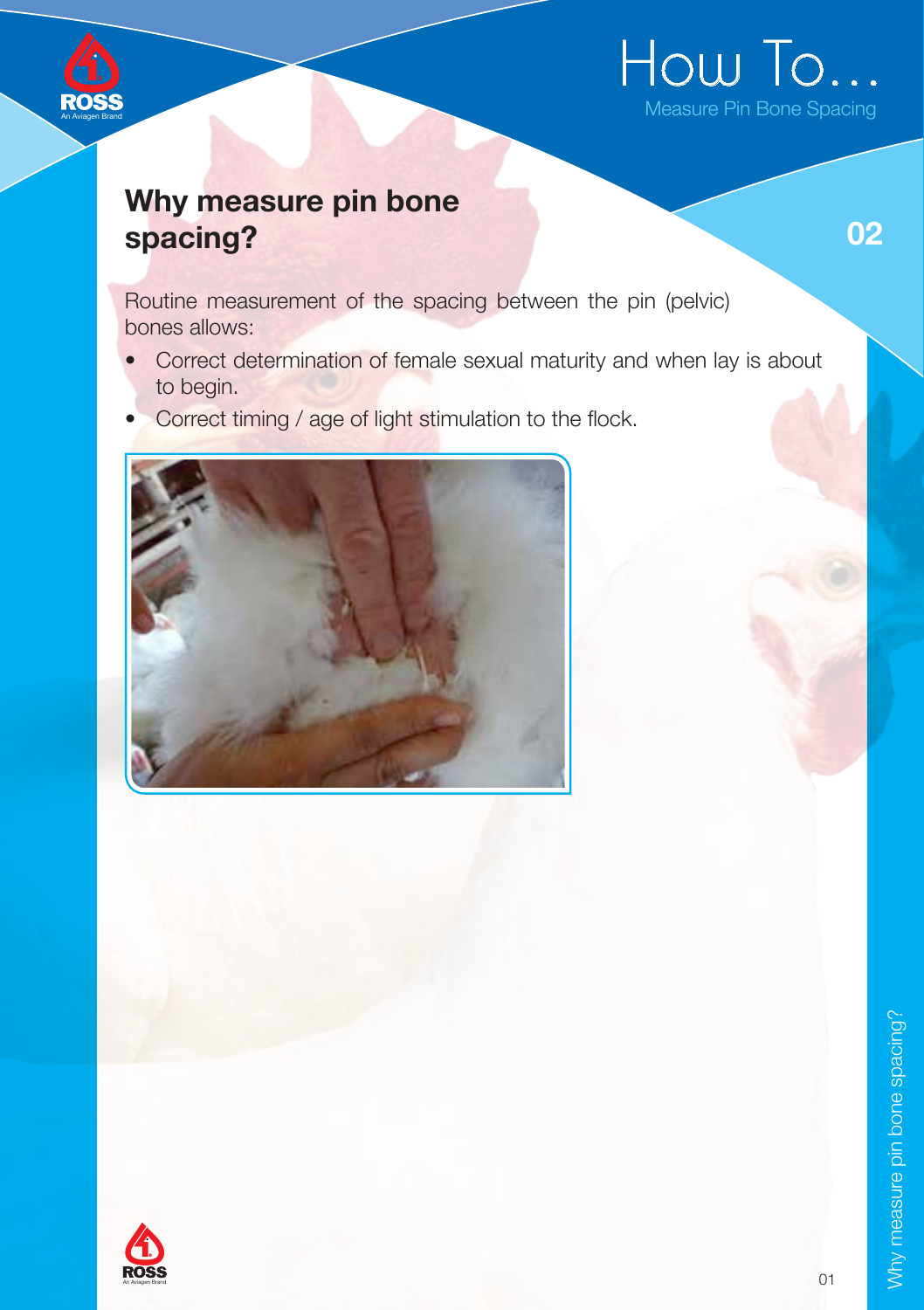## HOW TO... Measure Pin Bone Spacing

በ2

## The procedure for measuring pin bone spacing

#### Bird Handling

Birds must be handled in a calm and correct way by people who have been appropriately trained. Bird welfare must be a priority at all times.

### **Equipment**

None – This is a physical measurement using your fingers.

Ideally the same person should measure pin bone spacing from week to week.

Note - The term 'finger' is relative to the operator's hand size and so will vary from person to person.

## Procedure

Pin bone spacing should be measured regularly from 15 to 16 weeks (105 to 112 days) of age, up to point of lay.

Pin bone spacing should ideally be measured every time the house is 'walked', but at a minimum, pin bone spacing should be measured once a week.

| Step 1 | Slowly and carefully walk through the<br>females and randomly select a bird.                                                                                |
|--------|-------------------------------------------------------------------------------------------------------------------------------------------------------------|
| Step 2 | Hold the bird by the top of the legs, the right<br>way up.                                                                                                  |
| Step 3 | Gently press your finger(s) between the pin<br>bones of the bird.                                                                                           |
| Step 4 | Record how many fingers comfortably fit in<br>the space between the pin bones.                                                                              |
| Step 5 | Release the bird back onto the floor of the<br>poultry house.                                                                                               |
| Step 6 | Repeat this operation as you slowly walk<br>through the house, recording each time,<br>the number of fingers that comfortably fit<br>between the pin bones. |
| Step 7 | A minimum of 20-30 birds per house<br>should be measured each time.                                                                                         |
| Step 8 | Calculate the percentage of birds in each pin bone<br>or 3 finaers.                                                                                         |



spacing category; 0, 1, 2 or 3 fingers.

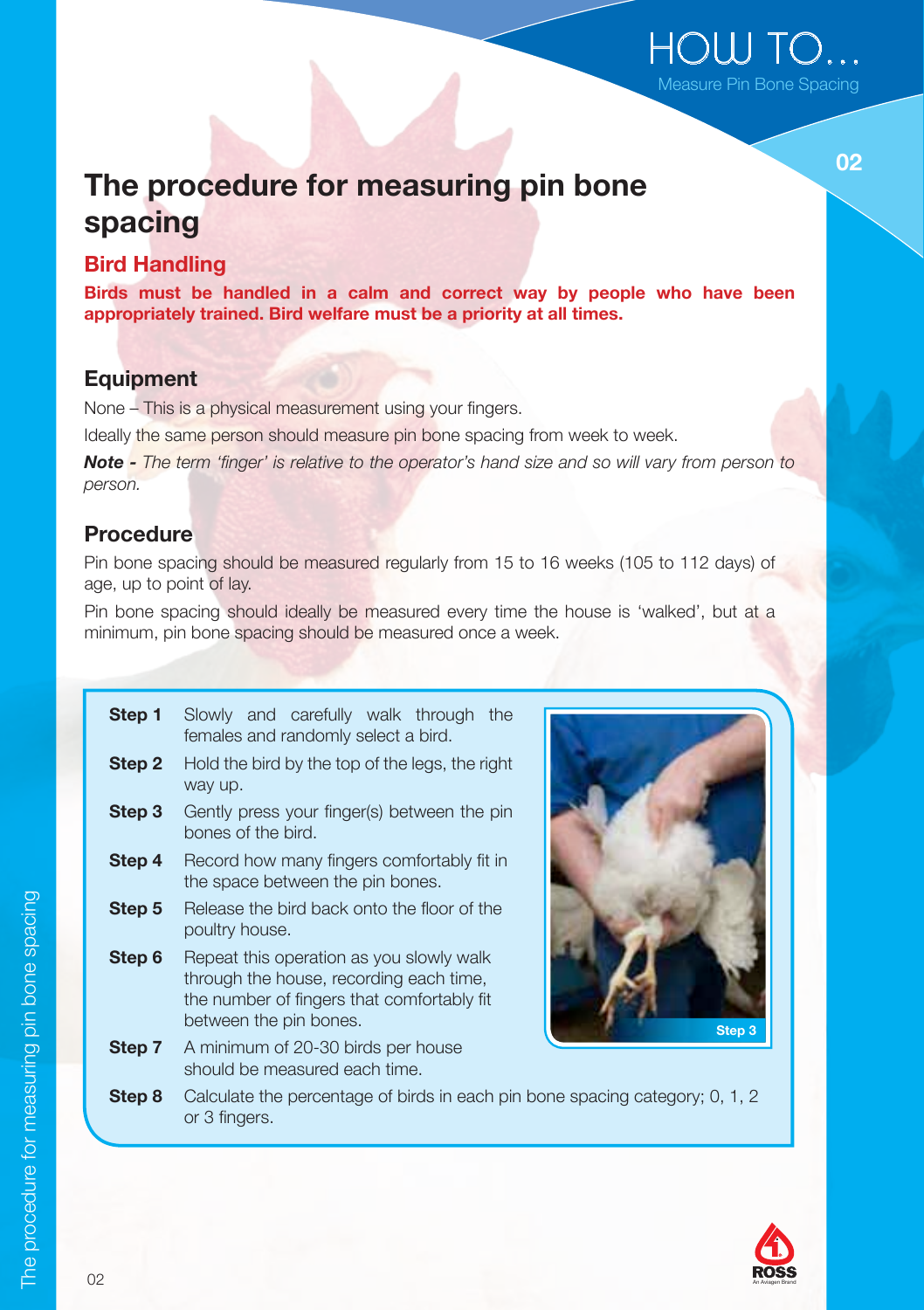



#### Example calculation and results 10 days before first egg:

Number of birds sampled = 30 Number of birds with pin bone spacing of 2 fingers = 24 Percentage of birds with pin bone spacing

> Number of birds with a pin bone spacing of 2 fingers  $X$  100

Total number of birds sampled

$$
=\frac{24}{30} \times 100 = 80\%
$$

| <b>Number of fingers</b><br>between pin bones | <b>Number of birds</b> | $\frac{1}{2}$ |
|-----------------------------------------------|------------------------|---------------|
|                                               |                        |               |
|                                               |                        |               |
|                                               |                        |               |
|                                               |                        |               |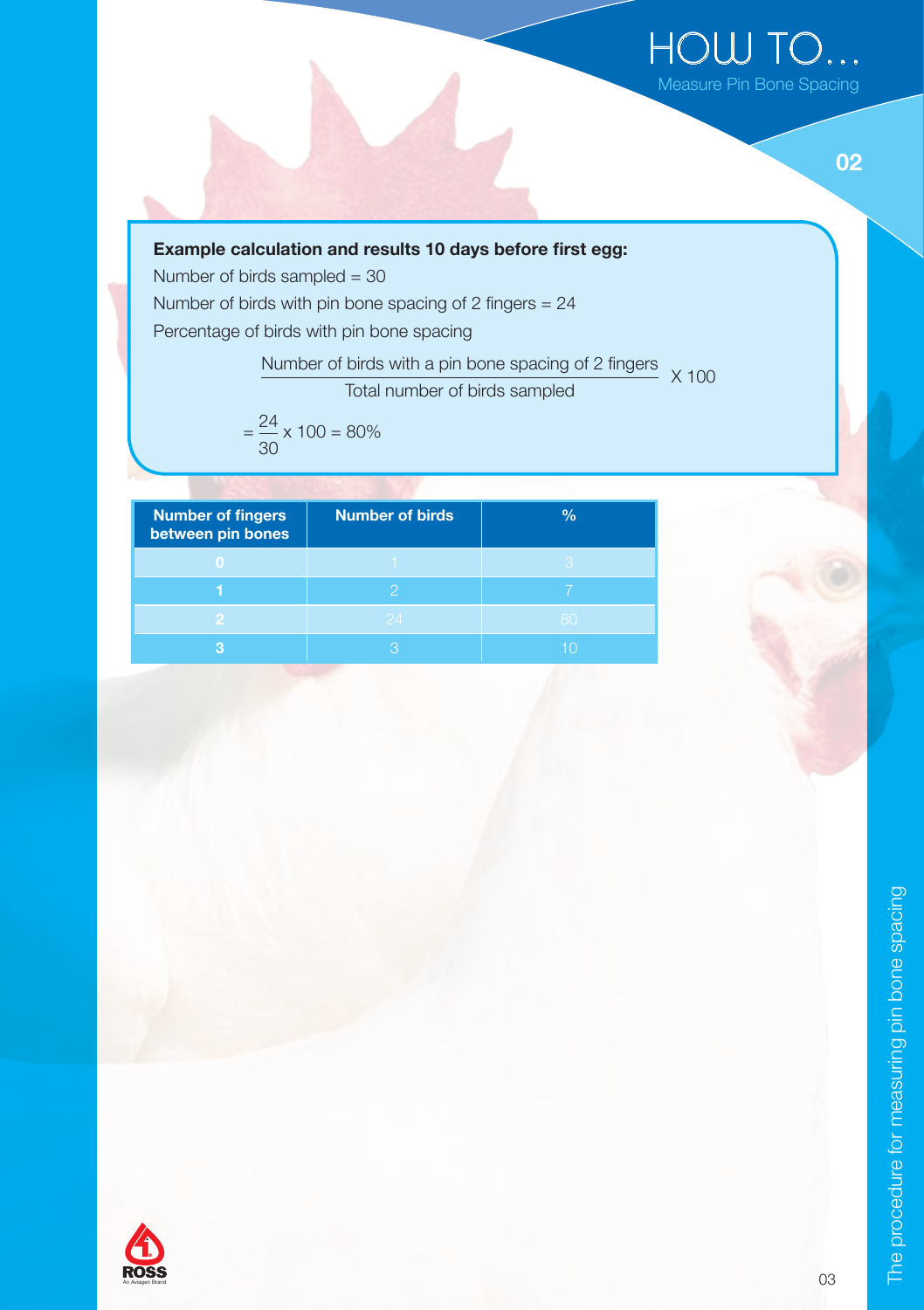HOW TO... Measure Pin Bone Spacing

# Interpreting results and the contract of the contract of the contract of the contract of the contract of the contract of the contract of the contract of the contract of the contract of the contract of the contract of the c

Changes in pin bone spacing with age.

| Age                         | <b>Pin Bone Spacing</b>   | <b>Approximate</b><br><b>Distance Between</b><br><b>Pin Bones</b> |  |
|-----------------------------|---------------------------|-------------------------------------------------------------------|--|
| 84 - 91 days                | Closed                    |                                                                   |  |
| 119 days<br>One finger      |                           | $1.9 - 2.5$ cm                                                    |  |
| 21 days before first<br>egg | 1 $\frac{1}{2}$ fingers   | $(0.75$ in-1 in)                                                  |  |
| 10 days before first<br>egg | $2-2 \frac{1}{2}$ fingers | $3.8 - 4.2$ cm<br>$(1.5 in-1.7 in)$                               |  |
| Point of lay                | 3 fingers                 | 5-6 cm (2-2.5 in)                                                 |  |

At any given age, at least 80-85% of the flock should exhibit the same level of pin bone spacing. At 10 days prior to first egg, 80-85% of the flock should have a pin bone spacing of between 2 and 2½ fingers. If, at the specified age, less than 80-85% of the flock have the same pin bone spacing, or if pin bone spacing is not as expected, then further investigation is needed.

#### Pin bone spacing at 1 finger. Birds at 119 to 147 days of age.



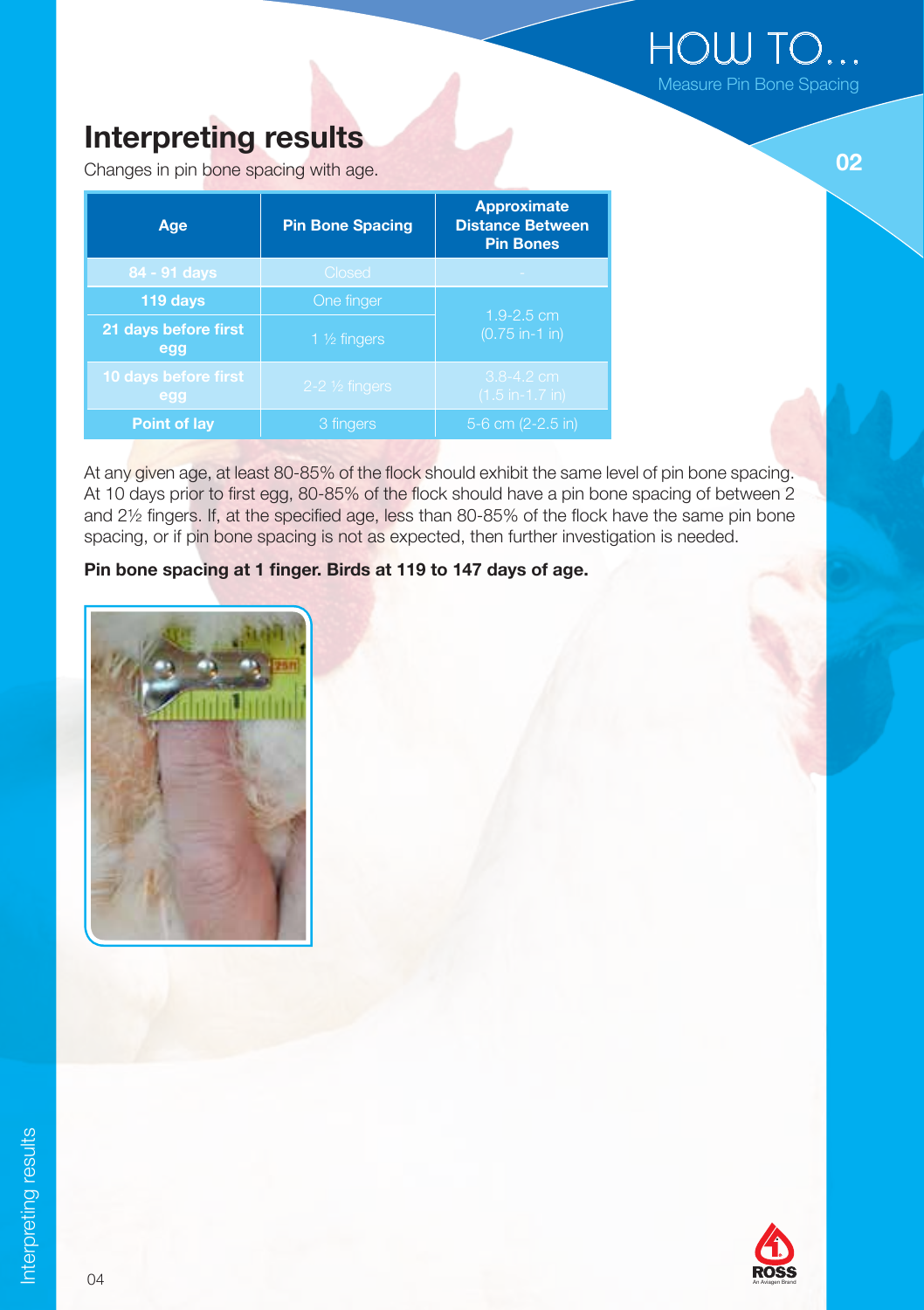

Pin bone spacing at 2 fingers. Birds that are 10 days before 1st egg.



Pin bone spacing at 3 fingers. Birds are at the point of lay.



The use of a ruler in the examples above is to illustrate the width of normal pin bone spacing with age. The main measurement and interpretation should be based on finger fit rather than actual measured width.



Interpreting results Interpreting results